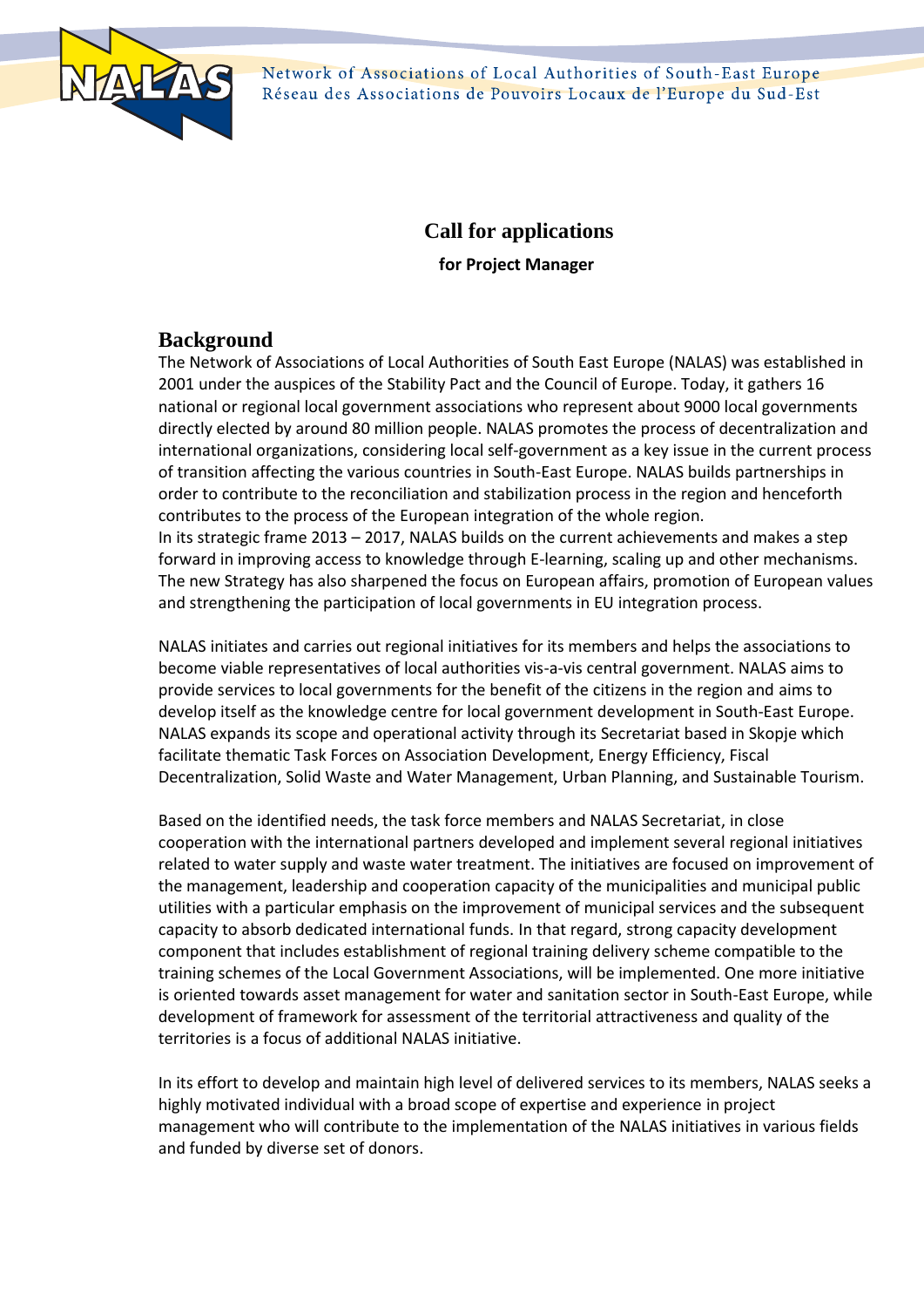# **Organizational Context**

Upon appointment, the Project Manager (PM) will work at NALAS Secretariat in Skopje, as part of its team. Under the guidance of the relevant Program Officer, the PM will be responsible for the overall management and implementation of the project/s she/he is assigned for. She/he may be required to contribute to other NALAS core activities related to the functioning of the respective Task Force, Knowledge Management System or NEXPO.

The day-to-day supervision and mentoring will be exercised by NALAS Executive Director with input from NALAS Program Officers, Knowledge and Communications Manager and Financial Manager.

# **1. Duties and Responsibilities**

### Project Management

The Project Manager's prime responsibility is to ensure that the project produces the required products within the specified tolerance of time, cost, quality, scope, risk and objectives. The PM is also responsible for the project producing a result capable of achieving the objectives defined in the Project Documents.

The key duties and responsibilities include:

- $\circ$  Implement and manage project activities within the scope of relevant project and as stated in the relevant Project Document, which includes preparing working plans, procurement plans, managing a budget and monitoring expenditures under the overall supervision of the Program Officer.
- $\circ$  Ensure proper operational, financial and administrative management in the project, in accordance with the Project Document and the agreement signed between NALAS and the donor of the project;
- o Prepare and submit regular progress reports as required in the Project Document;
- $\circ$  Liaison with the beneficiary local government associations (LGA) in the scope of the project;
- $\circ$  Ensure the implementation of project activities throughout beneficiary LGAs;
- o Provide first-line trouble shooting for the involved LGAs and experts;
- o Ensure proper monitoring and evaluation procedures are instituted in all project activities, including site monitoring visits as necessary;
- o Ensure that project objectives and activities are well coordinated with plans and activities of NALAS;
- o Prepare Terms of Reference for consultants and contractors. Oversee the work of thematic experts and other consultants and contractors;
- o Manage the information flows between the directing and delivering levels of the project.
- o Manage the production of the project products taking responsibility for overall progress and use of resources and initiating corrective action where necessary;
- o Make sure that NALAS and donors' visibility and publicity requirements are thoroughly followed;
- o Advise NALAS Executive Director and relevant Program Officer of any deviations of the Project Plan;
- o Report to the Program Officer and Executive Director;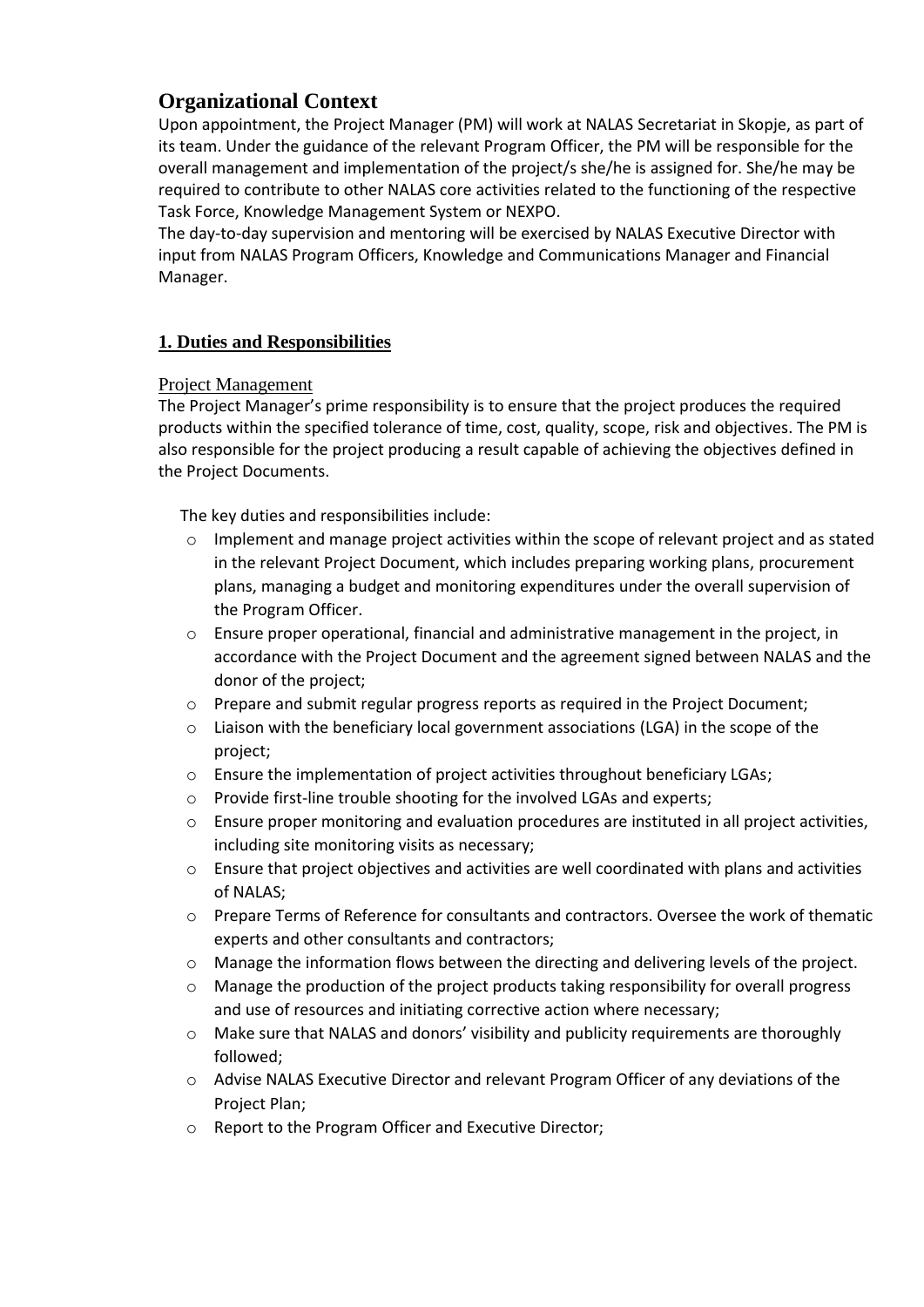# **2. Competencies.**

Key competencies include:

#### **Corporate Competences:**

- $\circ$  Demonstrates commitment and promotes vision, mission, strategic goals and values of NALAS.
- o Displays cultural, gender, race, nationality and age sensitivity and adaptability.
- o Treats all people fairly without favoritism.
- o Be apolitical.

#### **Functional Competences:**

Leadership and Self-Management:

- o Focuses on result for the client and responds positively to feedback;
- o Consistently approaches work with energy and positive, constructive attitude;
- o Remains calm, in control even under pressure;
- o Demonstrates openness to change and ability to manage complexities;
- $\circ$  Sense of initiative and willingness to embrace additional responsibilities in team work;
- o Builds strong relationships with counterparts and local stakeholders.
- o Demonstrated ability to work in an independent manner; ability to organize work efficiently and deal with a heavy workload.

#### **Communication**

- $\circ$  Speaks and writes clearly and effectively; Listens to others, correctly interprets messages from others and responds appropriately;
- $\circ$  Asks questions to clarify, and exhibits interest in having two-way communication;
- o Tailors language, tone, style and format to match the audience;
- $\circ$  Strong facilitation skills and ability for preparation and conducting presentations.
- o Demonstrates openness in sharing information and keeping people informed.

#### Knowledge Management

- o Good networking and inter-personal/social skills;
- o Promotes a knowledge sharing and learning culture in the office;
- o Actively works towards continuing personal learning and development.

# **3. Required Skills and Experience**

#### **Education:**

- o University Degree (Master Degree will be considered as an asset) in one of the following fields: public administration, economics, engineering or related fields.
- $\circ$  Any additional qualification in solid waste and water management, capacity building in local government, development studies or management will be an advantage.

#### **Experience:**

- o Preferable 5 years of project management and relevant experience in local governance, preferably in local government associations in SEE.
- $\circ$  Substantive project management skills and knowledge of donor policies and funding modalities;